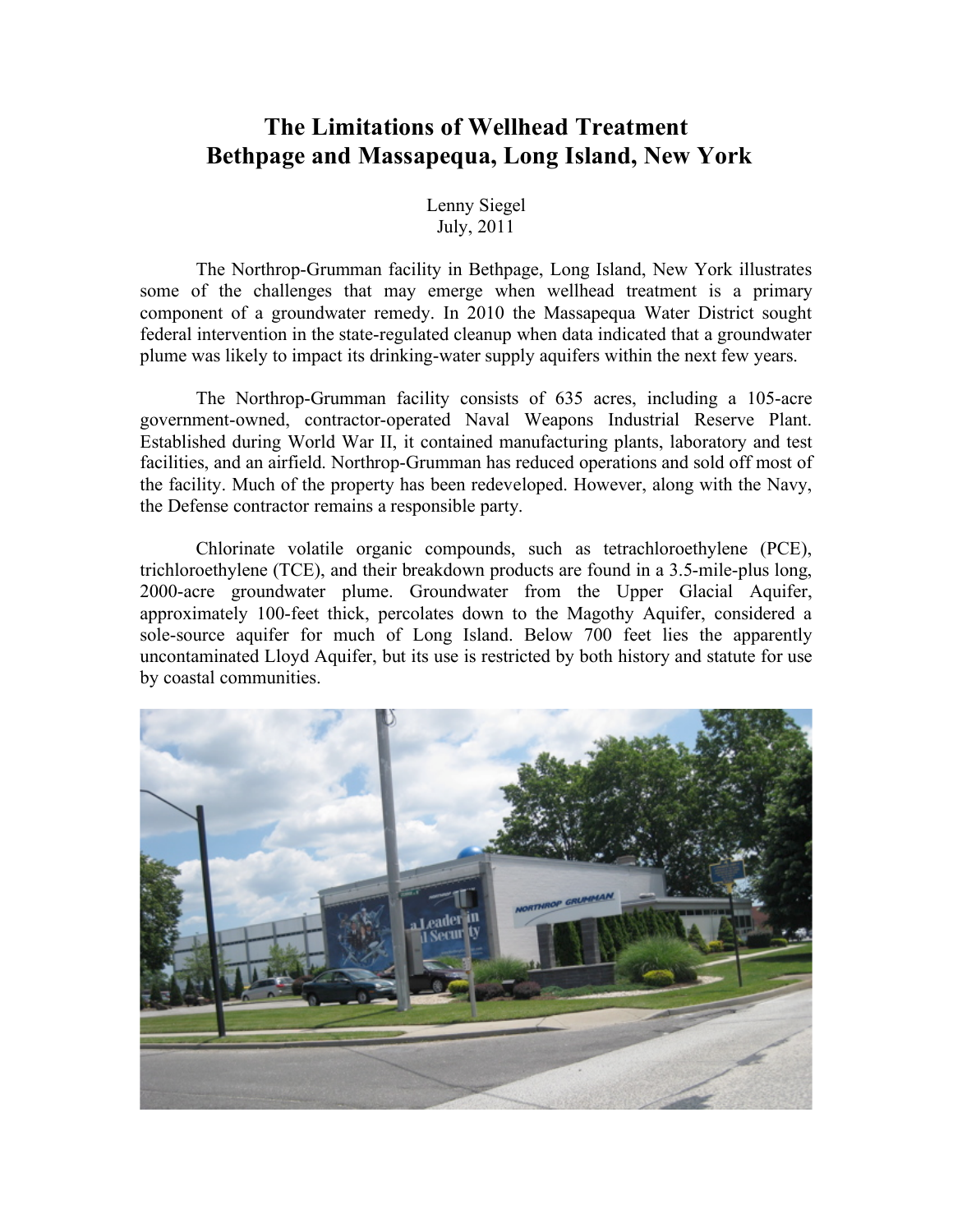Contamination was originally discovered in 1976, and in 1986 the Nassau County Health Department launched an investigation of this plume, as well as an upgradient plume, in conjunction with the U.S. Geologic Survey. In the early 1990s Grumman signed a consent order with the New York Department of Environmental Conservation (DEC) and began interim remedial measures. In 1995 DEC issued an on-site (Operable Unit 1) Record of Decision (ROD), specifying soil vapor extraction/air sparging to remove volatile organic compounds (VOCs) from soils, excavation of other soil contaminants, and wellhead treatment at one of the Bethpage Water District's production wells. In addition, in 1998 Grumman started up the On-Site Containment System, a network of groundwater extraction wells, as an interim remedial measure.

In 2001 DEC issued a Record of Decision for Operable Unit 2, the principal offsite plume. In addition to contingency treatment at hot-spots where identified, the ROD provided for wellhead treatment at impacted public water supply wells, boundary monitoring of the plume, and the contingency for additional wellhead treatment should other wells be affected. The Navy signed essentially the same ROD in 2003. The responsible parties were held responsible for paying for wellhead treatment, even though it was not technically considered part of the groundwater remedy.



Local water districts, including Massapequa—beyond the plume's leading edge called for full containment of the groundwater contaminant plume as the preferred remedy or, "at a minimum, interception of contamination before it impacts downgradient public supply wells." In selecting wellhead treatment, DEC explained, "Based on the extent of the Northrop Grumman contamination, full plume containment is not a technically feasible nor cost-effective option." 1

 <sup>1</sup> Division of Environmental Remediation, New York State Department of Environmental Conservation, "Record of Decision, Operable Unit 2 Groundwater, Northrop Grumman and Naval Weapons Industrial Reserve Plant Sites, Nassau County, Site Numbers 1-30-003A & B," March 2001, p. 63.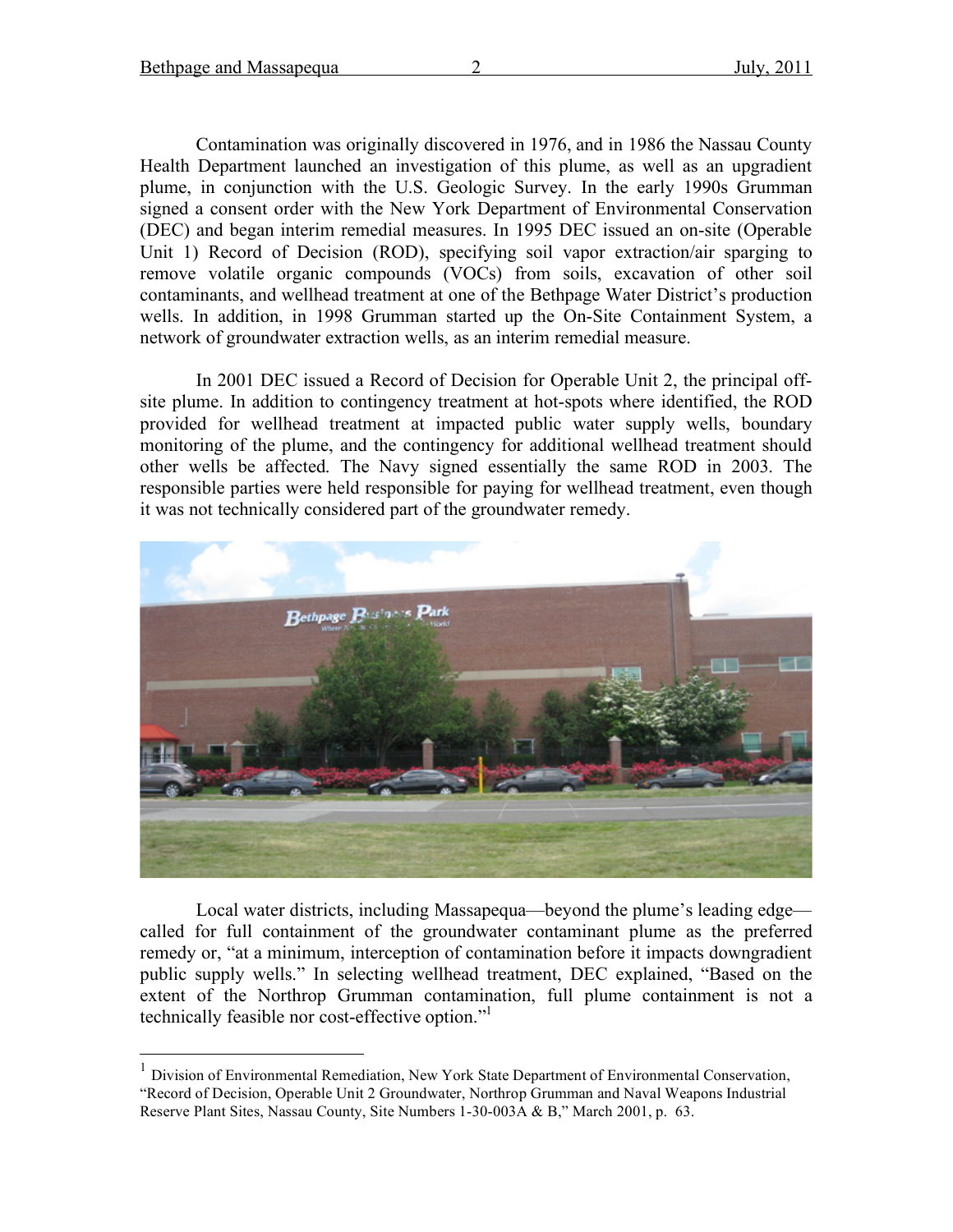In September 2009 the Massapequa Water District began a public campaign for federal intercession. In 2010, petitions and e-mails from local residents led U.S. Senator Charles Schumer to organize a meeting among regulatory and water agencies, the responsible parties, and others. U.S. EPA is currently considering the District's call for additional plume remediation. In April 2011 the U.S. Geological Survey found that the Navy's groundwater contamination flow model was not reliable and appropriate for use to address the plume's impact on downgradient water-supply wells.<sup>2</sup>

The Massapequa District reports that the plume's continuing spread is triggering new expenditures by the Bethpage Water District to be able to treat higher VOC concentrations, and that two other water purveyors, the South Farmingdale Water District and private Aqua of New York are negotiating to have the Navy and Grumman finance wellhead treatment as the plume enters their source areas.<sup>3</sup>

The Massapequa District has taken a strong position:

For every day that passes, the plume moves closer to our vital drinking water wells. Therefore we strongly urge our elected officials to compel federal and state regulatory agencies to perform their regulatory duties that are specific to health issues, by remediating the groundwater contamination as opposed to the state's position of requiring wellhead treatment by the local water supply agencies. 4

The District calculates that the cost of permanent wellhead treatment for its own wells would be \$128 million, and it estimates that the cost of plume remediation, based on escalated cost of the rejected 2001 alternative, would be about \$91 million.

Furthermore, the District argues that groundwater remediation is the best way to protect public health. It notes that EPA is considering establishing more protective drinking water standards for the principal contaminants, PCE and TCE, and states, "The lowering of the MCLs [Maximum Contaminant Levels] will result in far higher wellhead treatment costs." <sup>5</sup> While the application of drinking water standards to groundwater is subject to variability in the remedy selection process, they are absolute requirements for wellhead treatment and retail water delivery.

On the other hand, New York State DEC still has confidence in the selected

 $\overline{a}$ 

<sup>&</sup>lt;sup>2</sup> U.S. Senator Charles Schumer, Letter to Secretary of the Navy Ray Mabus, U.S. EPA Administrator Lisa Jackson, and New York DEC Commisioner Joseph Martens, April 7, 2011, p. 1.

<sup>&</sup>lt;sup>3</sup> "Massapequa Water District Case in Opposition to NTSDEC Navy ROD OU-2," February 2011, p. 1-3.

<sup>4</sup> "Massapequa Water District," p. 1-4.

<sup>5</sup> "Massapequa Water District," p. 1-7.